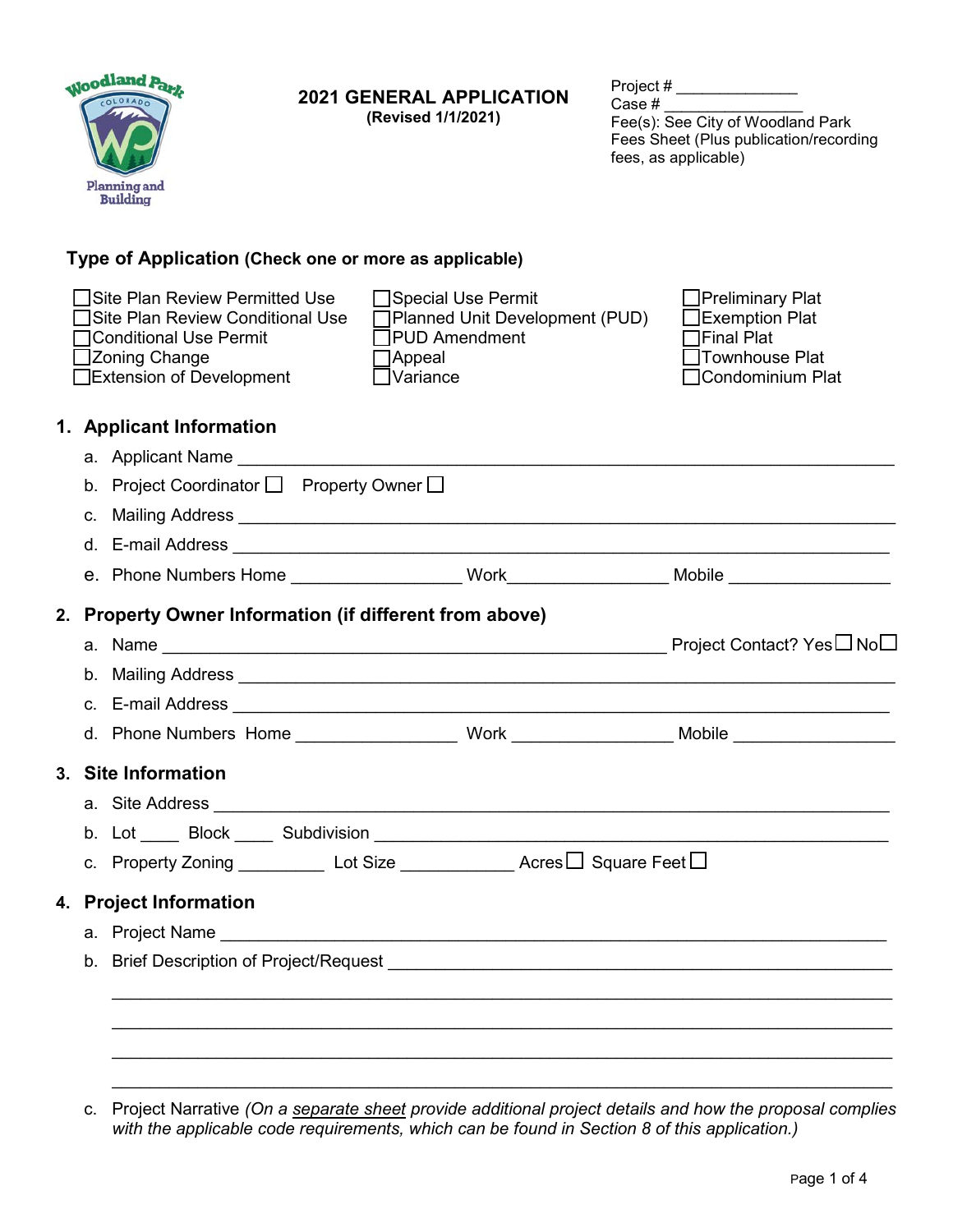# 5. Consultant Information (if applicable)<br>a. Architect

|                | i.                    |                                |                                                                                                                                                                                                                                     |                                                                                                                                                                                                                                     |
|----------------|-----------------------|--------------------------------|-------------------------------------------------------------------------------------------------------------------------------------------------------------------------------------------------------------------------------------|-------------------------------------------------------------------------------------------------------------------------------------------------------------------------------------------------------------------------------------|
|                | ii.                   |                                |                                                                                                                                                                                                                                     |                                                                                                                                                                                                                                     |
|                | iii.                  |                                |                                                                                                                                                                                                                                     |                                                                                                                                                                                                                                     |
|                | iv.                   |                                |                                                                                                                                                                                                                                     |                                                                                                                                                                                                                                     |
|                | $V_{\cdot}$           |                                |                                                                                                                                                                                                                                     |                                                                                                                                                                                                                                     |
|                | vi.                   |                                |                                                                                                                                                                                                                                     | Phone Numbers: Business __________________________________Mobile ________________                                                                                                                                                   |
| b.             | <b>Engineer</b><br>L. |                                |                                                                                                                                                                                                                                     |                                                                                                                                                                                                                                     |
|                | ii.                   |                                |                                                                                                                                                                                                                                     |                                                                                                                                                                                                                                     |
|                | iii.                  |                                |                                                                                                                                                                                                                                     |                                                                                                                                                                                                                                     |
|                | iv.                   |                                |                                                                                                                                                                                                                                     | Mailing Address <b>Mailing Address</b> Mail and Mailing Address Mail and Mail and Mail and Mail and Mail and Mail and Mail and Mail and Mail and Mail and Mail and Mail and Mail and Mail and Mail and Mail and Mail and Mail and M |
|                | $V_{\cdot}$           |                                |                                                                                                                                                                                                                                     |                                                                                                                                                                                                                                     |
|                | vi.                   |                                |                                                                                                                                                                                                                                     | Phone Numbers: Business ________________________________Mobile __________________                                                                                                                                                   |
| $C_{\rm{eff}}$ | <b>Planner</b><br>i.  |                                |                                                                                                                                                                                                                                     |                                                                                                                                                                                                                                     |
|                | ii.                   |                                |                                                                                                                                                                                                                                     |                                                                                                                                                                                                                                     |
|                | iii.                  |                                |                                                                                                                                                                                                                                     |                                                                                                                                                                                                                                     |
|                | iv.                   |                                | Mailing Address <b>contract and the Contract of Address and Science and Texas and Texas and Texas and Texas and Texas</b>                                                                                                           |                                                                                                                                                                                                                                     |
|                | V.                    |                                |                                                                                                                                                                                                                                     |                                                                                                                                                                                                                                     |
|                | vi.                   |                                |                                                                                                                                                                                                                                     | Phone Numbers: Business ______________________________Mobile ___________________                                                                                                                                                    |
|                | d. Surveyor<br>ı.     |                                |                                                                                                                                                                                                                                     |                                                                                                                                                                                                                                     |
|                | ii.                   |                                |                                                                                                                                                                                                                                     |                                                                                                                                                                                                                                     |
|                | iii.                  |                                |                                                                                                                                                                                                                                     |                                                                                                                                                                                                                                     |
|                | İV.                   | <b>Mailing Address</b>         |                                                                                                                                                                                                                                     |                                                                                                                                                                                                                                     |
|                | V.                    |                                |                                                                                                                                                                                                                                     |                                                                                                                                                                                                                                     |
|                | vi.                   |                                |                                                                                                                                                                                                                                     | Phone Numbers: Business _________________________________Mobile _________________                                                                                                                                                   |
| $e_{1}$        |                       |                                |                                                                                                                                                                                                                                     |                                                                                                                                                                                                                                     |
|                | i.                    |                                |                                                                                                                                                                                                                                     |                                                                                                                                                                                                                                     |
|                | ii.                   |                                |                                                                                                                                                                                                                                     |                                                                                                                                                                                                                                     |
|                | iii.                  |                                |                                                                                                                                                                                                                                     |                                                                                                                                                                                                                                     |
|                | iv.                   |                                | Mailing Address <b>Communication</b> Communication and Communication Communication Communication Communication Communication Communication Communication Communication Communication Communication Communication Communication Comm |                                                                                                                                                                                                                                     |
|                | v.                    |                                |                                                                                                                                                                                                                                     |                                                                                                                                                                                                                                     |
|                | vi.                   | <b>Phone Numbers: Business</b> |                                                                                                                                                                                                                                     | Mobile                                                                                                                                                                                                                              |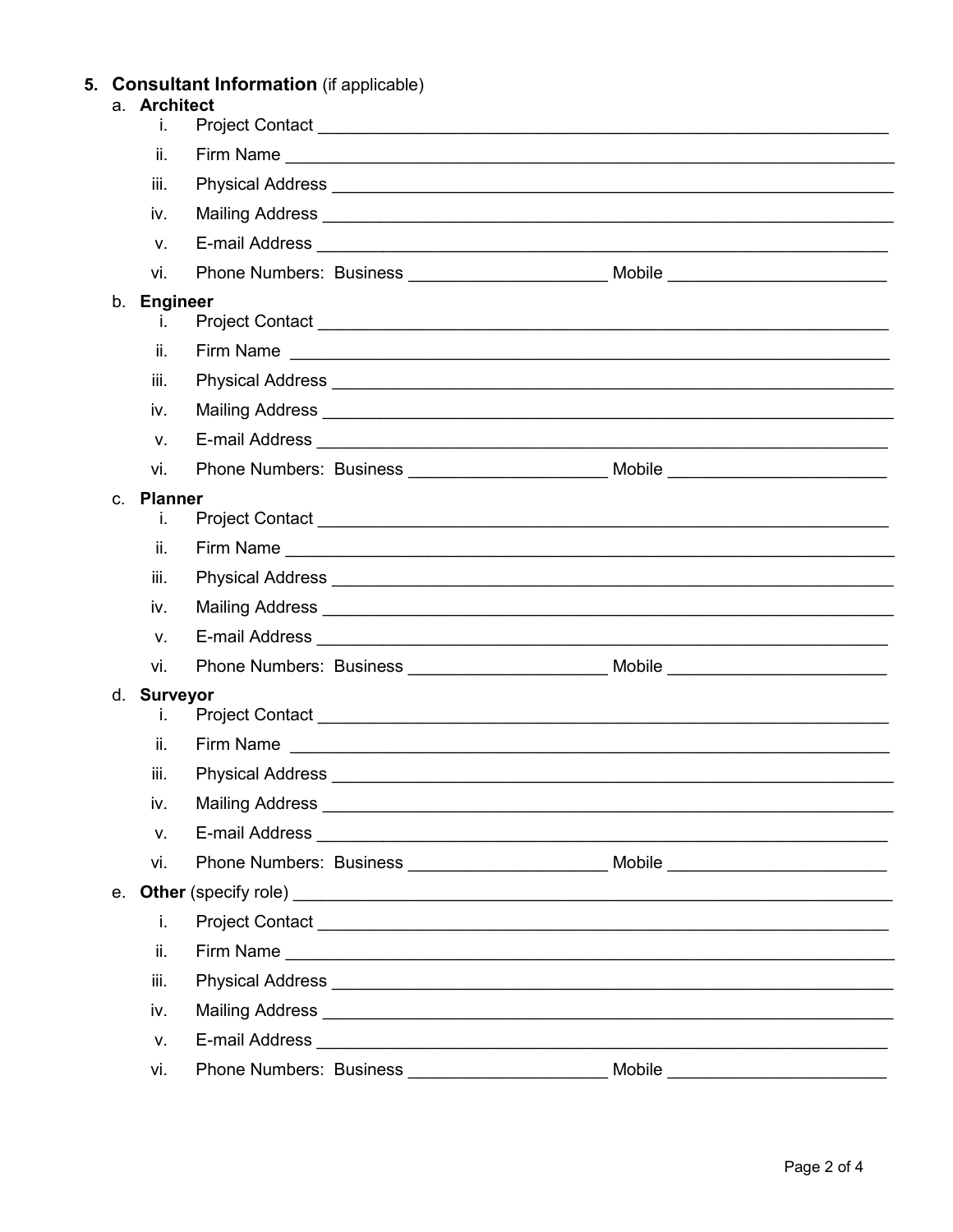## **6. Submittal Requirements**

The following items must be included at time of submittal (in addition to items on the submittal checklists) or the application will not be processed (additional copies may be requested).

| Type of<br><b>Application</b> | 24" x 36"<br><b>Plan Set</b> | $11" \times 17"$<br><b>Plan Set</b> | <b>Adobe Acrobat</b><br><b>Portable</b><br><b>Document Format</b><br>(.pdf) electronic<br>Plan Set on a<br>flash drive | <b>Warranty</b><br>Deed or<br><b>Title</b><br><b>Policy</b> | List of<br>adjoining<br>property<br>owners<br>within<br>150' | <b>Copies of</b><br>reports<br>(narrative,<br>traffic study,<br>drainage, etc.) |
|-------------------------------|------------------------------|-------------------------------------|------------------------------------------------------------------------------------------------------------------------|-------------------------------------------------------------|--------------------------------------------------------------|---------------------------------------------------------------------------------|
| All Types                     |                              |                                     |                                                                                                                        |                                                             |                                                              |                                                                                 |

#### **7. Applicable Code Sections**

The following are the applicable code sections by type of application and are for assisting applicants in completing the required project narrative. The City of Woodland Park's Municipal Code can be found at www.city-woodlandpark.org/Charter&Code. Subdivision requirements are in Title 17 and Zoning is in Title 18 of the Municipal Code.

| <b>Type of Application</b>    | <b>Applicable Code Sections</b>                                |
|-------------------------------|----------------------------------------------------------------|
| <b>Site Plan Review</b>       | Chapters 18.34, 18.33 and 18.39                                |
| <b>Permitted Use</b>          |                                                                |
| <b>Site Plan Review</b>       | Chapters 18.34, 18.57, 18.33 and 18.39                         |
| <b>Conditional Use</b>        |                                                                |
| <b>Conditional Use Permit</b> | Chapter 18.57 plus applicable site plan regulations            |
| <b>Zoning Change</b>          | There are no specific standards, but the applicant should      |
|                               | provide supporting argument for a zoning change, including how |
|                               | it complies with the Comprehensive Plan                        |
| <b>Special Use Permit</b>     | Chapter 18.61 plus applicable site plan regulations            |
| <b>Planned Unit</b>           | Chapters 18.30, 18.33, 18.39, Sections 17.20.070, and          |
| Development                   | 17.20.080                                                      |
| Appeal                        | Chapter 18.54                                                  |
| Variance                      | Chapter 18.60                                                  |
| <b>Preliminary Plat</b>       | Chapter 17.20 plus applicable subdivision sections             |
| <b>Exemption Plat</b>         | Section 17.52.030 plus applicable subdivision sections         |
| <b>Final Plat</b>             | Chapter 17.24 plus applicable subdivision sections             |
| <b>Townhouse Plat</b>         | Chapter 17.32 plus applicable subdivision sections             |
| <b>Condominium Plat</b>       | Chapter 17.32 plus applicable subdivision sections             |

## **8. Certification of Ownership**

I (We) do hereby declare and affirm that I (we) am (are) the exclusive owner(s) and title holder(s) of the above described property.

 $\_$  , and the set of the set of the set of the set of the set of the set of the set of the set of the set of the set of the set of the set of the set of the set of the set of the set of the set of the set of the set of th

 $\_$  ,  $\_$  ,  $\_$  ,  $\_$  ,  $\_$  ,  $\_$  ,  $\_$  ,  $\_$  ,  $\_$  ,  $\_$  ,  $\_$  ,  $\_$  ,  $\_$  ,  $\_$  ,  $\_$  ,  $\_$  ,  $\_$  ,  $\_$  ,  $\_$  ,  $\_$  ,  $\_$  ,  $\_$  ,  $\_$  ,  $\_$  ,  $\_$  ,  $\_$  ,  $\_$  ,  $\_$  ,  $\_$  ,  $\_$  ,  $\_$  ,  $\_$  ,  $\_$  ,  $\_$  ,  $\_$  ,  $\_$  ,  $\_$  ,



Owner **Date** 

Owner **Date** 

**9. Certification:** The undersigned applicant certifies under oath and under penalties of perjury that the information found in the application is true and accurate to the best of their knowledge.

I certify that I understand that the proposed development is in accordance with all provisions of the City of Woodland Park's Municipal Code and other applicable regulations.

 $\_$  , and the set of the set of the set of the set of the set of the set of the set of the set of the set of the set of the set of the set of the set of the set of the set of the set of the set of the set of the set of th